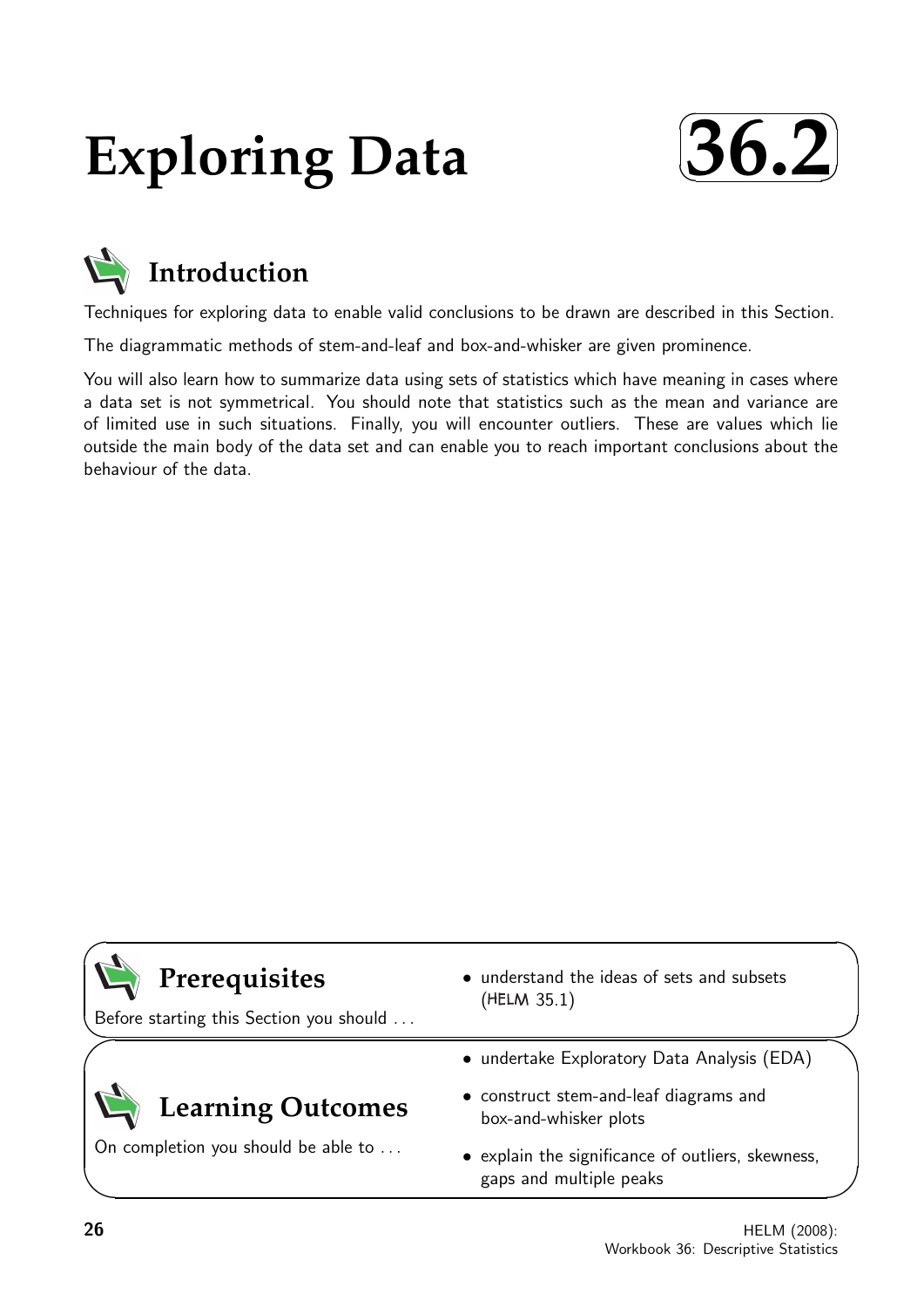

# **1. Exploratory data analysis**

## **Introduction**

The title 'Exploratory Data Analysis' (EDA) is usually taken to mean the activity by which data is explored and organized in order that information it contains is made clear. This branch of statistics usually deals with summary statistics which are resistant to departures from normality. The techniques used in EDA were first developed by the statistician John Tukey and for details of EDA which are beyond this open learning booklet, you are referred to the text Exploratory Data Analysis, by J.W. Tukey, Addison-Wesley, 1977. Tukey's techniques have been used in innumerable papers and books since that date.

## **The basics of EDA**

The basic principles followed in EDA are:

- To measure the location and spread of a distribution we use statistics which are resistant to departures from normality;
- To summarise shape location and spread we use several statistics rather than just two;
- Visual displays as well as numerical displays are used to summarise information obtained about shape, location and spread.

You can see these principles illustrated below.

Traditionally, the location and spread of a distribution are measured by calculating its mean and standard deviation. The problem with these statistics is that are sensitive to the influence of extreme values. For example, the data set

1, 2, 2, 3, 3, 3, 4, 4, 4, 5, 5, 6

has mean  $\bar{x} = 3.5$  and standard deviation  $s_{n-1} = 1.45$ . These values are quite acceptable since the distribution is symmetrical about its mean of 3.5. The symmetry is easily seen simply be inspecting the data although the bar chart below might make the symmetry more obvious.

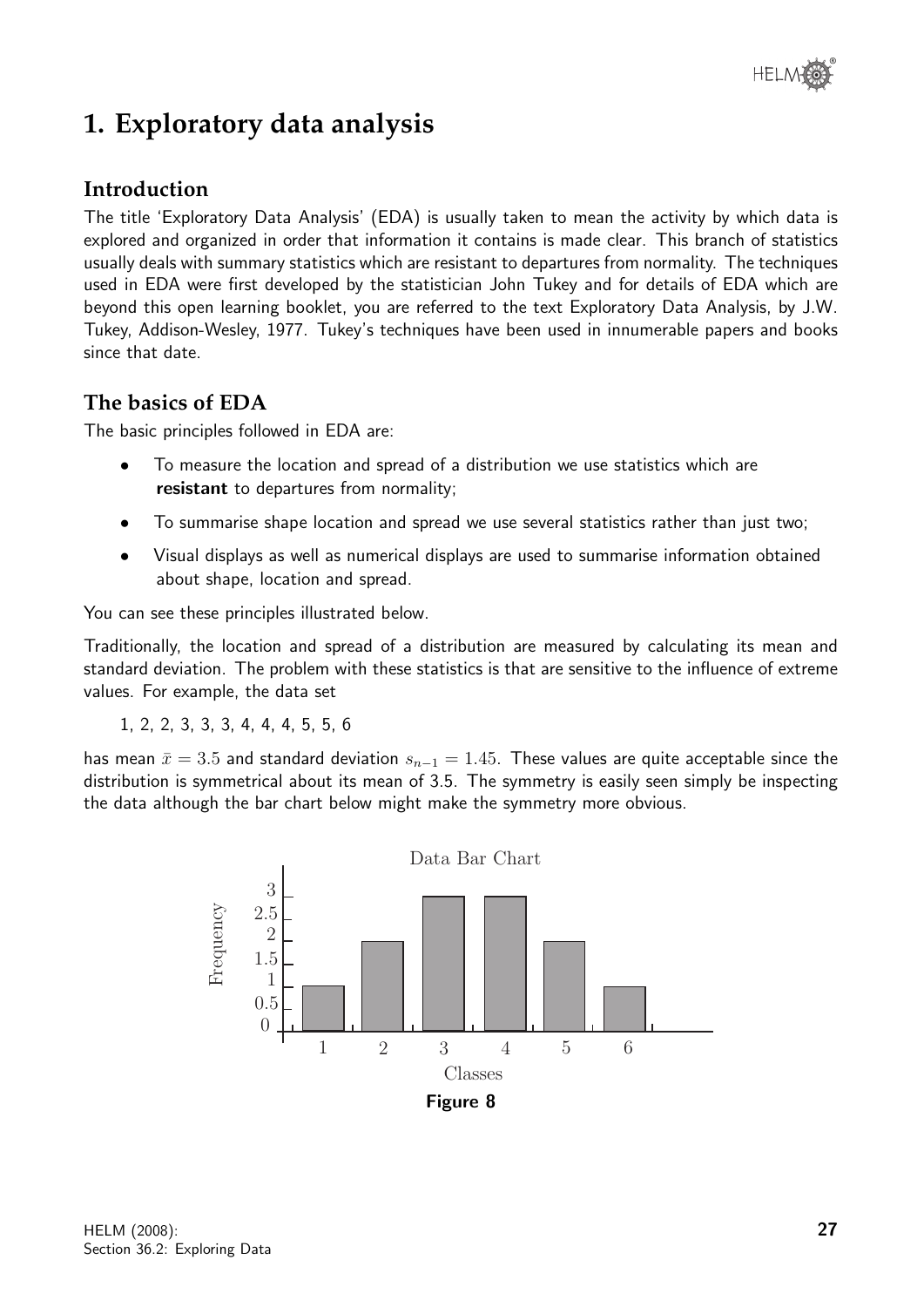The shape of the distribution may also be shown by the **stem-and-leaf** diagram below. Notice that the *stem* consists of the numbers 1 to 6 and the *leaves* are just the members of each class.

$$
\begin{array}{c|cccc}\n1 & 1 & & & \\
2 & 2 & 2 & & \\
3 & 3 & 3 & 3 & \\
4 & 4 & 4 & 4 & \\
5 & 5 & 5 & 5 & \\
6 & 6 & & & \\
\end{array}
$$

## Figure 9

You will study the stem-and-leaf diagram in more detail later in this Workbook.

The effects of changes in extreme values are easily illustrated by looking at what happens if we take the last number to be 60 instead of 6. This destroys the symmetry of the distribution and gives mean  $\bar{x} = 8$  and standard deviation  $s_{n-1} = 16.42$ . Clearly, these values do not describe the distribution very well at all, a mean which is higher than 92% of the members of the distribution can hardly be described as representative!

The simplest and most common examples of resistant statistics are those based on the idea of rank order - we simply order a distribution starting at the highest value and ending at the lowest value (or lowest to highest).

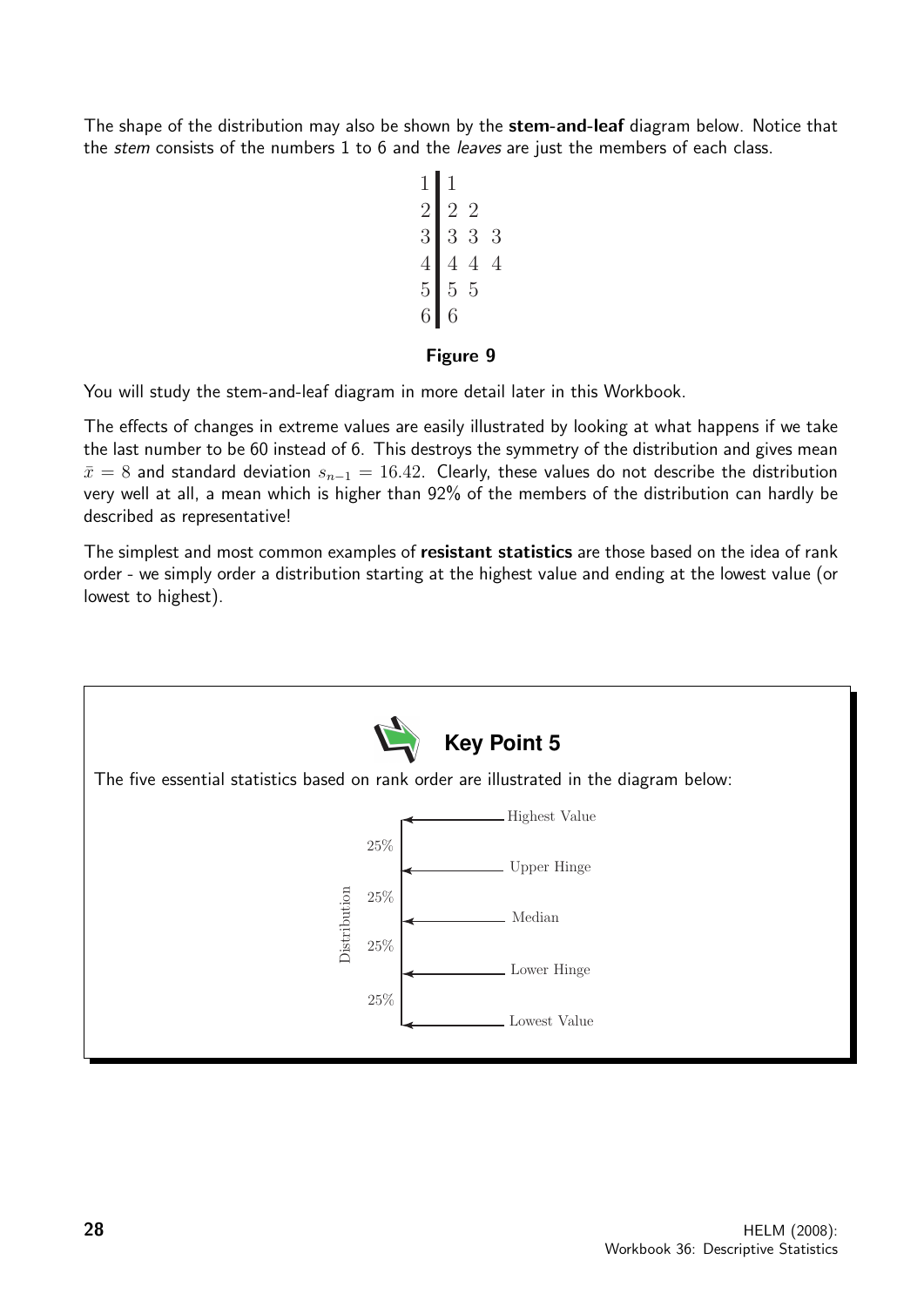



Using the values in Key Point 5 other statistics which represent the shape or spread of the distribution may be defined. These statistics are known as the Mid-Spread, High-Spread and Low-Spread and their definition is indicated in the diagram below.



Elementary EDA recommends the use of a five-number summary consisting of:

- 1. the lowest value;
- 2. the lower hinge;
- 3. the median;
- 4. the upper hinge;
- 5. the highest value.

to summarize a distribution. You will find that the five-number summary, especially when used in conjunction with the three spreads shown in the diagram above gives an adequate representation of a non-symmetrical distribution.

Notice that:

- the spreads shown in the diagram above are easily calculated once the five-number summary is known;
- the median and the hinges are unaffected by changes in extreme values.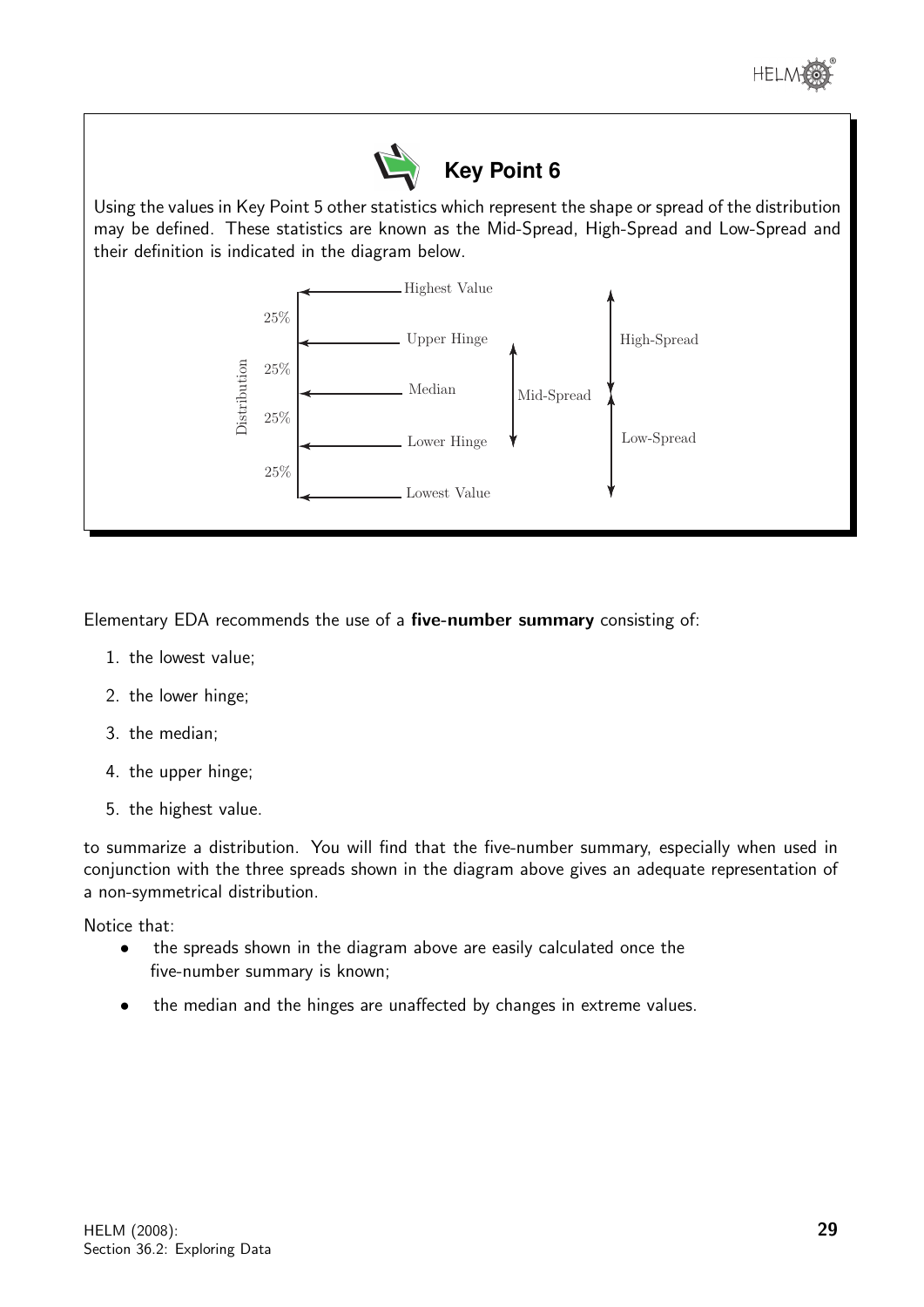

Find the five number summary and the mid-spread, high-spread and low-spread for the distribution given below.

1 9 17 2 9 17 3 10 18 3 11 19 4 12 19 5 12 20 6 13 21 6 13 22 7 14 23 8 16 27

| Your solution               |                                                                 |
|-----------------------------|-----------------------------------------------------------------|
|                             |                                                                 |
|                             |                                                                 |
|                             |                                                                 |
|                             |                                                                 |
|                             |                                                                 |
|                             |                                                                 |
|                             |                                                                 |
|                             |                                                                 |
|                             |                                                                 |
|                             |                                                                 |
|                             |                                                                 |
|                             |                                                                 |
| <b>Answer</b>               |                                                                 |
| $\mathbf 1$<br>$\sqrt{2}$   | Lowest $Value = 1$                                              |
| 3<br>$\mathbf{3}$           |                                                                 |
| $\pmb{4}$<br>$\mathbf 5$    |                                                                 |
| 6                           | Lower Hinge $= 6$<br>$\mathsf{Low}\text{-}\mathsf{Spread} = 11$ |
| 6<br>$\bf 7$                |                                                                 |
| $\bf 8$<br>$\boldsymbol{9}$ |                                                                 |
| $\boldsymbol{9}$<br>$10\,$  |                                                                 |
| $11\,$<br>$12\,$            | $\text{Median} = 12$<br>$Mid-Spread = 11.5$                     |
| $12\,$<br>$13\,$            |                                                                 |
| 13                          |                                                                 |
| $14\,$<br>$16\,$            |                                                                 |
| $17\,$<br>$17\,$            |                                                                 |
| $18\,$<br>$19\,$            | Upper Hinge $= 17.5$<br>${\rm High\text{-}Spread} = 15$         |
| $19\,$<br>$20\,$            |                                                                 |
| $21\,$<br>$22\,$            |                                                                 |
| $23\,$<br>$27\,$            | Highest Value $= 27$                                            |
|                             |                                                                 |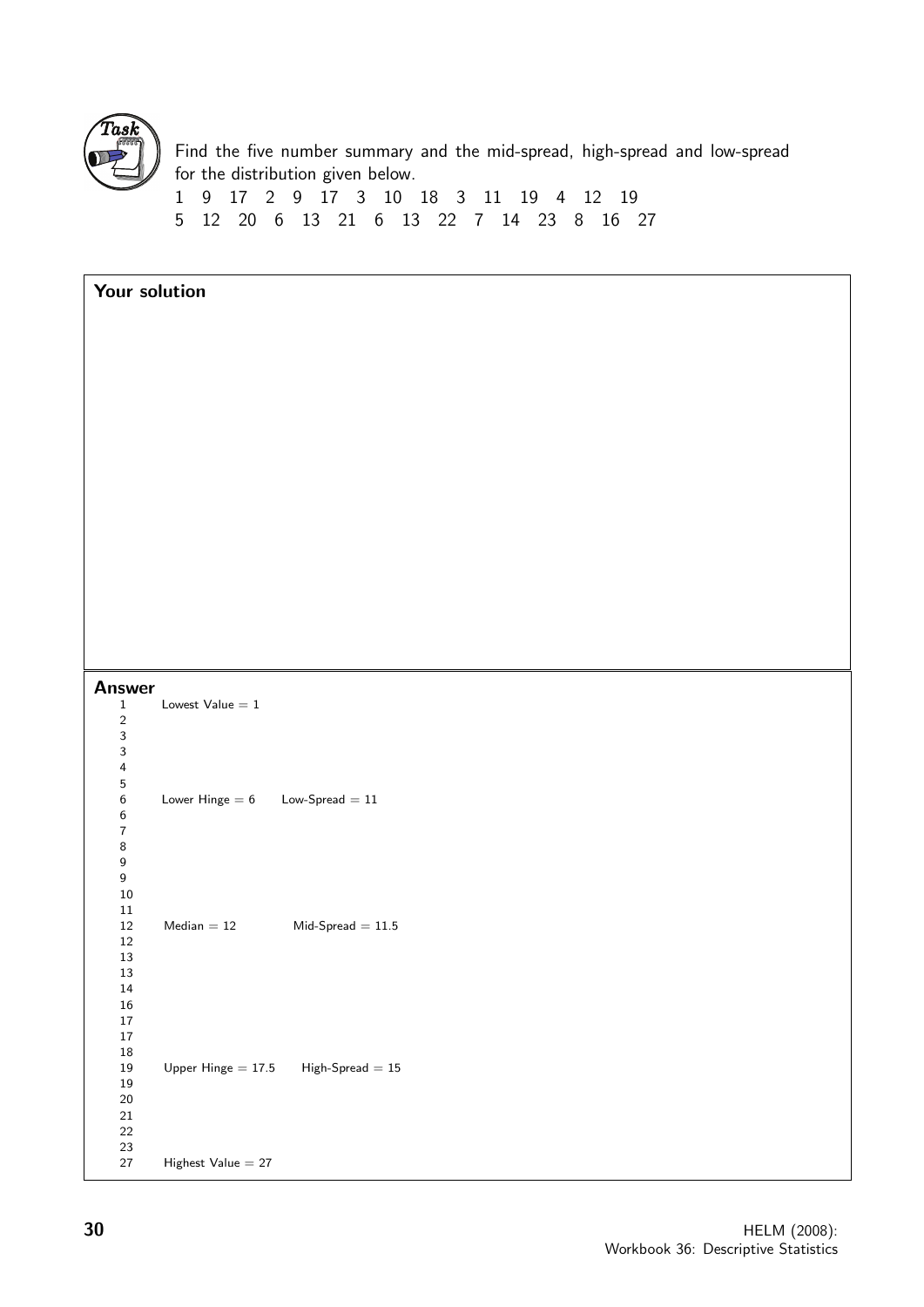

## **The stem-and-leaf diagram**

You have already seen a basic stem-and-leaf diagram and you know that it shows the shape of a distribution well. Here you will learn how to handle larger amounts of data to form stem-and-leaf diagrams. As you will see, one set of data can give rise to more than one stem-and-leaf diagram and highlight different aspects of the data. Look at the data set below:

11 9 6 27 17 2 19 12 8 17 3 10 23 6 18

13 11 22 13 19 4 12 23 34 19 15 7 40 16 20

Using the numbers to the left of the stem to represent 10s and the numbers to the right to represent units we obtain the stem-and-leaf diagram shown below.

```
2
0
3
4
6
6
7
8
9
0
1
1
1
2
2
3
3
5 6 7 7 8 9 9 9
0
2
2
3
3
7
4
3
4| 0
```
Notice that the skewed nature of the data stands out immediately. What also stands out are the following:

- the 10s class has the highest number of members;
- the modal (most frequently occurring) value is 19;
- the 30s and 40s tie for the least number of members (one each).

This is not new information, we could have written these fact down after properly inspecting the original raw data. The advantage of the stem-and-leaf diagram is that it enables these facts to be expressed in a clear and obvious way. As a further illustrative example, look at the data in the table below which we will use to draw two stem-and-leaf diagrams.

|  |  |  |  | 9.5 11.9 20.0 33.4 40.1 50.0 12.7 21.0 33.6 40.6  |  |
|--|--|--|--|---------------------------------------------------|--|
|  |  |  |  | 50.0 15.5 26.4 35.4 41.1 50.0 17.7 37.9 41.3 50.0 |  |
|  |  |  |  | 41.9 50.4 43.0 43.3 43.6 43.7 43.8 44.7 44.9 45.0 |  |
|  |  |  |  | 45.1 45.2 45.3 45.5 46.1 46.5 46.6 47.1 48.0 48.2 |  |
|  |  |  |  | 48.5 48.4 48.6 48.7 48.8 48.9 49.4 49.5 49.6 49.8 |  |

## **Drawing a stem-and-leaf diagram**

We can start by looking at the data as it is displayed by a stem-and-leaf diagram. Here we will use two-digit leaves with the first digit representing units and the second digit representing tenths. The tens are represented by the numbers to the left of the stem.

```
0 + 951 | 19, 27, 55, 77
2 | 00, 10, 64
3 | 34, 36, 54, 79
4 | 01, 06, 11, 13, 19, 30, 33, 36, 37, 38, 47, 49, 50, 51, 52, 53, 55, 61, 65, 66, 71, 80, 82, 84, 85, 86, 87, 88, 89, 94, 95, 96, 98
5 | 00, 00, 00, 00, 04
```
Notice that all we have really done is rank the data from the lowest value to the highest value reading from top to bottom. This particular display has over half of its members crushed into one class - the 4-class.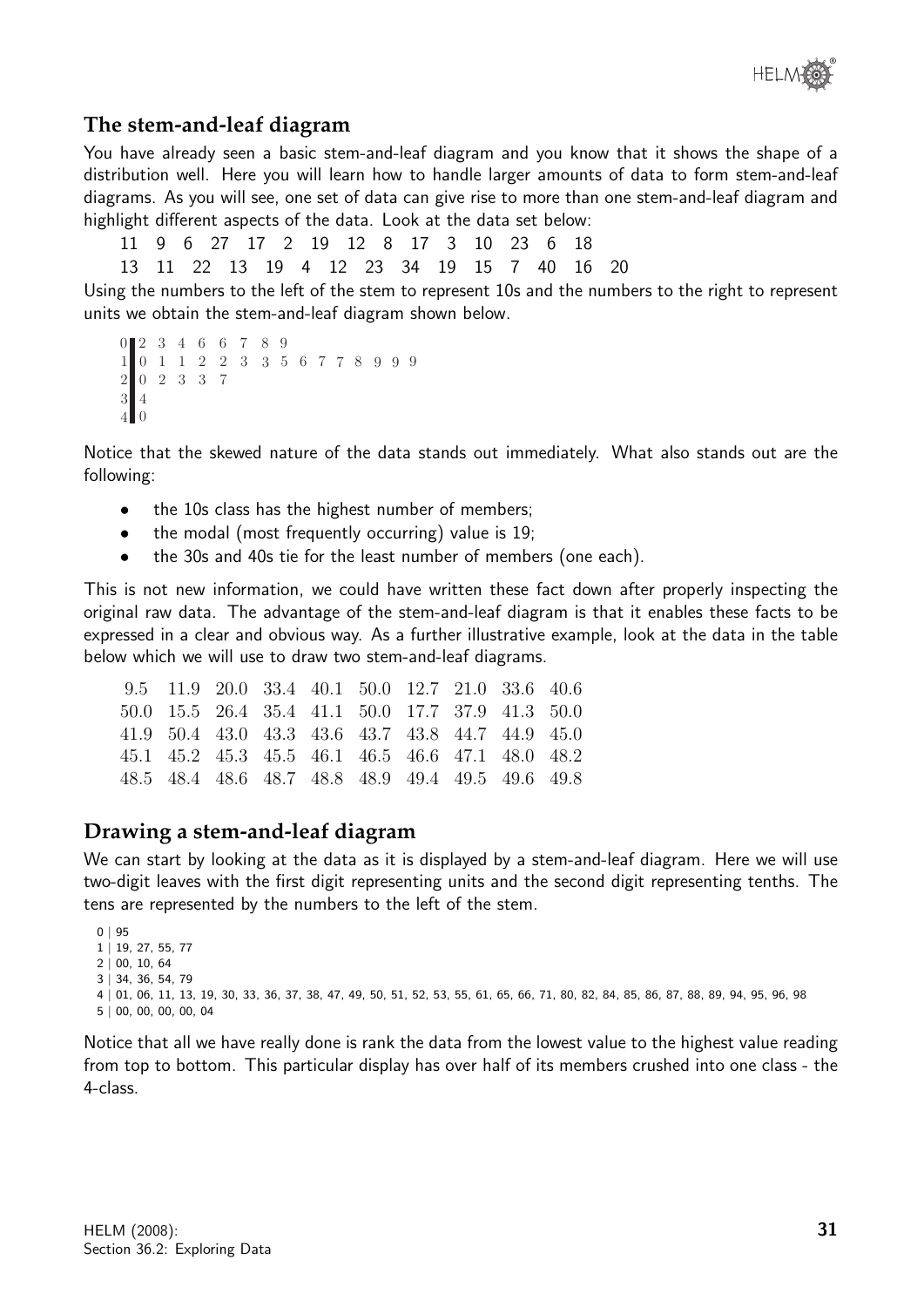It may be informative to split the classes and look more closely at the data. This can be done by:

- 1. rounding the raw data to two figures;
- 2. splitting each class according to the rule second digit 0 - 4 ........... \* second digit 5 - 9 ........... •

The rounded raw data now appear as follows

|  |  | 10 12 20 33 40 50 13 21 34 41 |  |  |
|--|--|-------------------------------|--|--|
|  |  | 50 16 26 35 41 50 18 38 41 50 |  |  |
|  |  | 42 50 43 43 44 44 44 45 45 45 |  |  |
|  |  | 45 45 45 46 46 47 47 47 48 48 |  |  |
|  |  | 49 48 49 49 49 49 49 50 50 50 |  |  |

The stem and leaf diagram now becomes

| $0*$          |                  |                |                |                |                  |            |                |                |                |                 |                 |   |   |   |   |   |     |   |   |     |
|---------------|------------------|----------------|----------------|----------------|------------------|------------|----------------|----------------|----------------|-----------------|-----------------|---|---|---|---|---|-----|---|---|-----|
| $0^{\bullet}$ |                  |                |                |                |                  |            |                |                |                |                 |                 |   |   |   |   |   |     |   |   |     |
| $1*$          | $\boldsymbol{0}$ | $\overline{2}$ | -3             |                |                  |            |                |                |                |                 |                 |   |   |   |   |   |     |   |   |     |
| $1^{\bullet}$ | 6                | 8              |                |                |                  |            |                |                |                |                 |                 |   |   |   |   |   |     |   |   |     |
| $2*$          | 0                | 1              |                |                |                  |            |                |                |                |                 |                 |   |   |   |   |   |     |   |   |     |
| $2^{\bullet}$ | 6                |                |                |                |                  |            |                |                |                |                 |                 |   |   |   |   |   |     |   |   |     |
| $3*$          | 3                | $\overline{4}$ |                |                |                  |            |                |                |                |                 |                 |   |   |   |   |   |     |   |   |     |
| $3^{\bullet}$ | $\overline{5}$   | 8              |                |                |                  |            |                |                |                |                 |                 |   |   |   |   |   |     |   |   |     |
| $4*$          | $\theta$         |                |                |                | 2                | 3          | $\mathfrak{Z}$ | $\overline{4}$ | 4              | $\overline{4}$  |                 |   |   |   |   |   |     |   |   |     |
| $4^{\bullet}$ | $\overline{5}$   | $5\,$          | $\overline{5}$ | $\overline{5}$ | $\overline{5}$   | $\bf 5$    | $\,6\,$        | $\,6\,$        | $\overline{7}$ | $7\overline{ }$ | $7\overline{ }$ | 8 | 8 | 8 | 9 | 9 | - 9 | 9 | 9 | - 9 |
| $5*$          | $\theta$         | $\theta$       | U              |                | $\left( \right)$ | $\sqrt{a}$ | $\overline{0}$ | $\theta$       |                |                 |                 |   |   |   |   |   |     |   |   |     |

Essentially, the classes have been split according to the usual rule for rounding decimals. This process can make certain information contained in the data a little more obvious than the previous stem and leaf diagram. For example:

- the values in the 3-class are evenly distributed between both halves of the class in the sense that each half has two members;
- the 4-class is split in the ratio 2:1 in favour of the upper half of the class;
- the values in the 5-class are all in the lower half of the class.

You should have realised that:

- this is not *new* information the new display has merely highlighted certain aspects of the raw data;
- some of the conclusions may have been affected by the rounding process.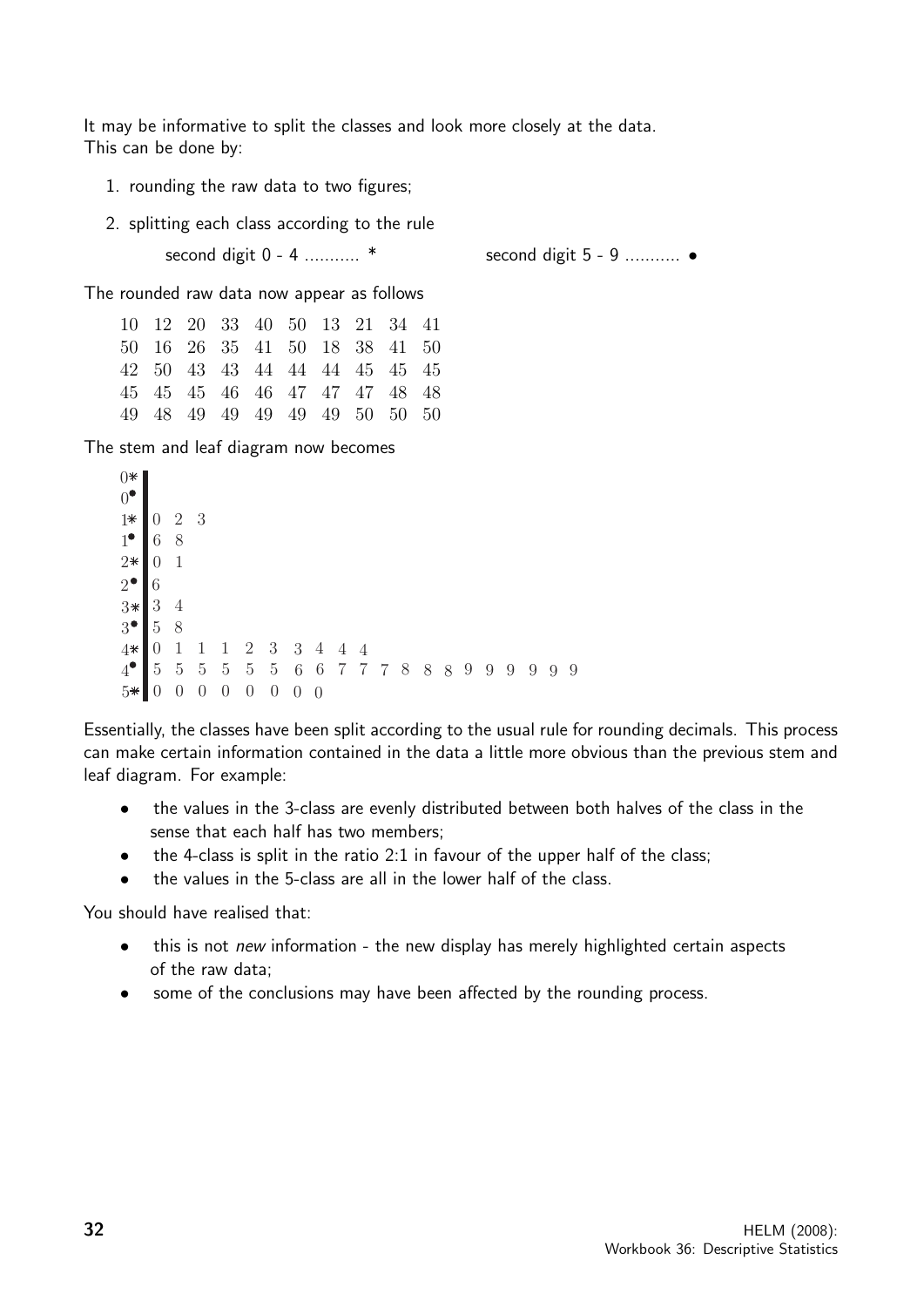

Looking at the original stem and leaf diagram of the Inter-party data it is easy to produce a fivenumber summary of the data. The summary is:

- 1. The lowest value, this is 9.50;
- 2. The lower hinge, this is 39 (to find the lower hinge average the 12th and 13th values);
- 3. The median, this is 45.05 (the average of the 25th and 26th values);
- 4. The upper hinge, this is 48.55 (to find the upper hinge average the 37th and 38th values);
- 5. The highest value, this is 50.4.

The corresponding spreads are:

- 1. The low-spread, this is  $45.05 9.50 = 35.55$ ;
- 2. The mid-spread, this is  $48.55 39.00 = 9.55$ ;
- 3. The high-spread, this is  $50.40 45.05 = 5.35$ .

Notice that the spreads indicate a considerable deviation from normality. For an ideal normal distribution, we would expect:

- The distances between the median and hinges to be equal
- The high-spread and low-spread to be equal
- The distances between the hinges and the extremes to be equal

as shown in the following diagram.



Figure 10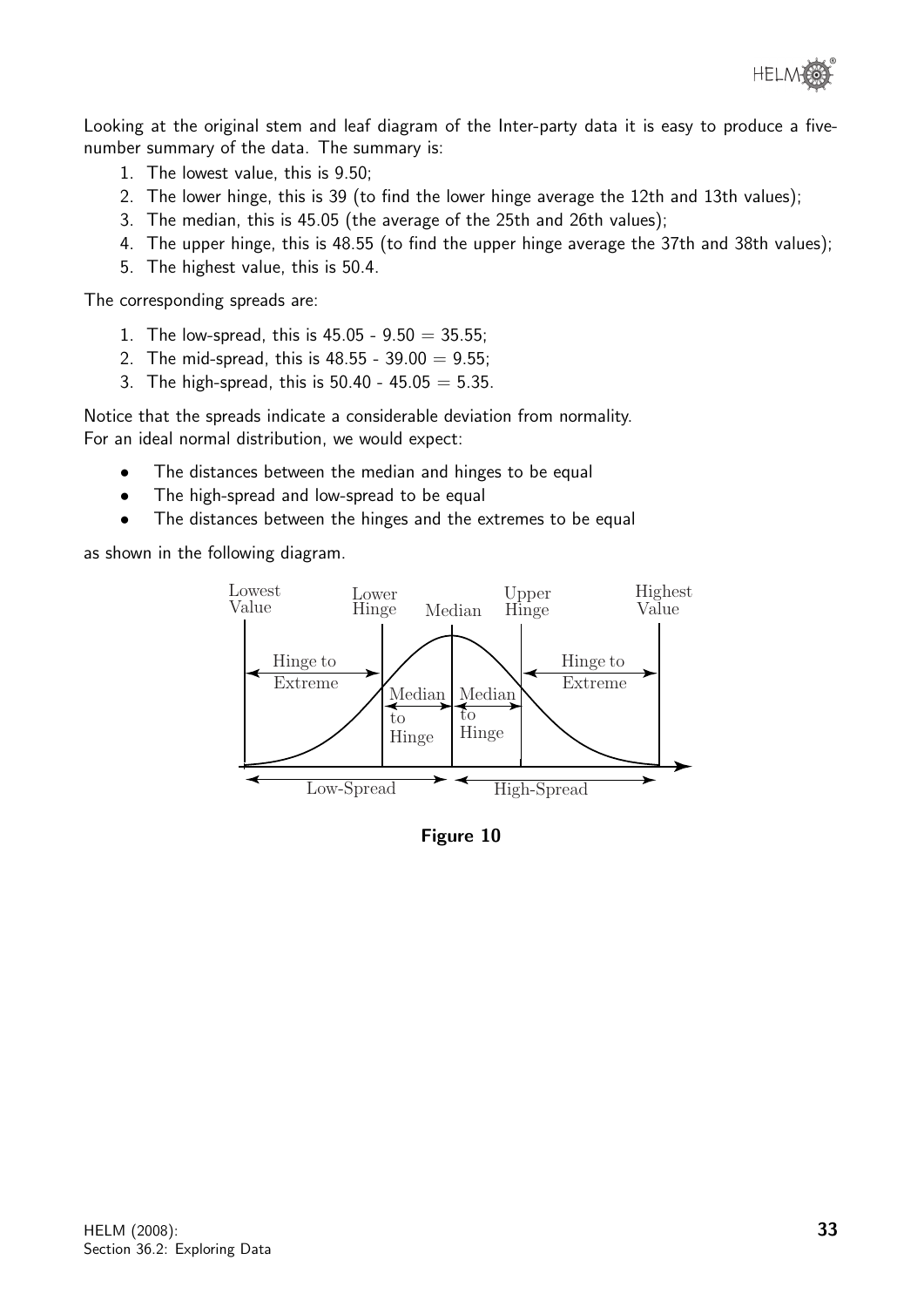

Using the rounded data given on page 32 find the five number summary. Use your summary to check the data for normality and comment on any deviations from normality that you find.

| 34            | HELM (2008): |
|---------------|--------------|
|               |              |
|               |              |
|               |              |
|               |              |
|               |              |
|               |              |
|               |              |
|               |              |
|               |              |
|               |              |
|               |              |
|               |              |
|               |              |
|               |              |
|               |              |
|               |              |
|               |              |
| Your solution |              |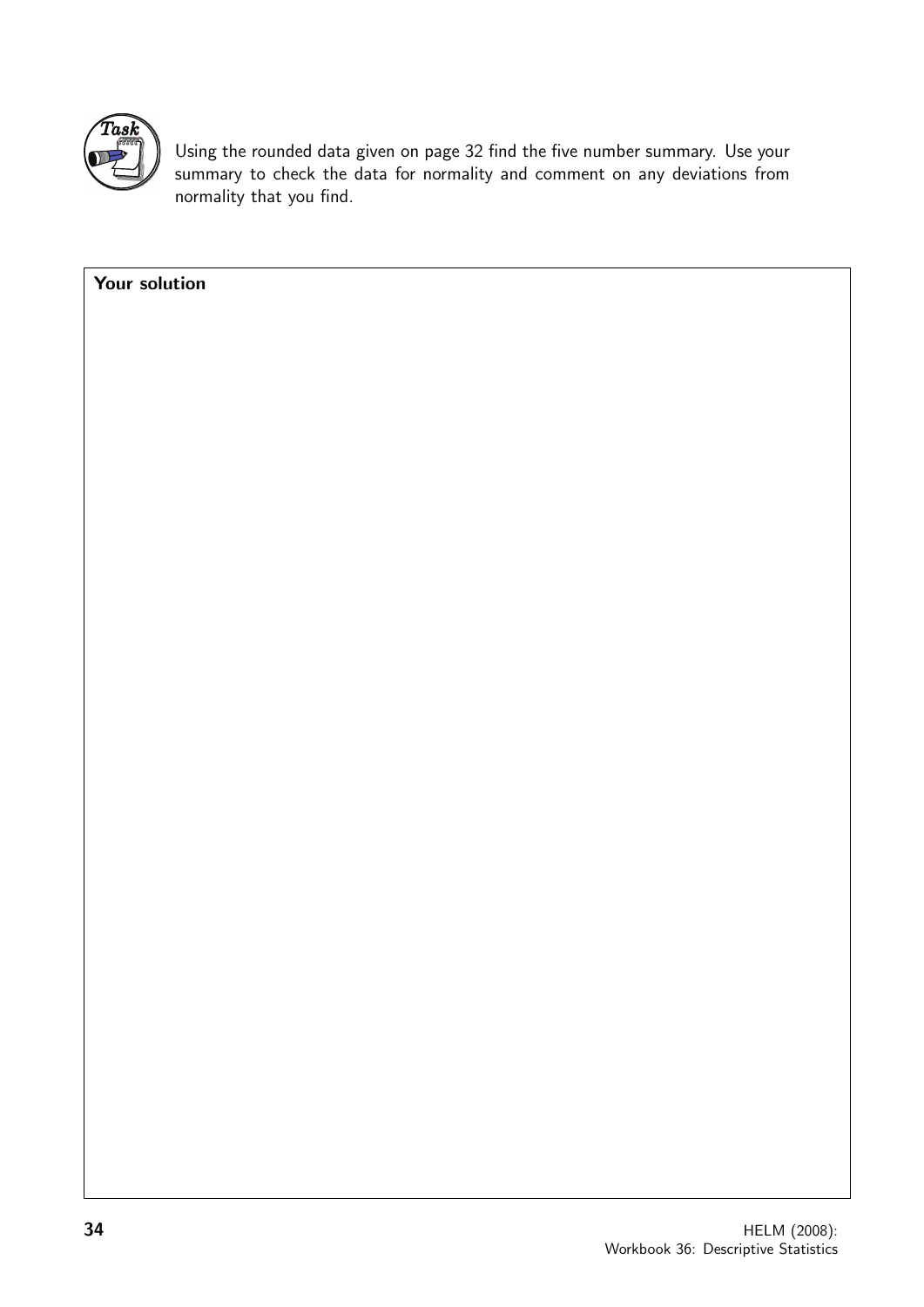

| <b>Answer</b><br>Data |                               |                   |                                                                                      |
|-----------------------|-------------------------------|-------------------|--------------------------------------------------------------------------------------|
|                       | 10 Lowest Value $= 10$        |                   |                                                                                      |
| 12                    |                               |                   |                                                                                      |
| 13                    |                               |                   |                                                                                      |
| 16                    |                               |                   |                                                                                      |
| 18                    |                               |                   |                                                                                      |
| 20                    |                               |                   |                                                                                      |
| 21                    |                               |                   |                                                                                      |
| 26<br>33              |                               |                   |                                                                                      |
| 34                    |                               |                   |                                                                                      |
| 35                    |                               |                   |                                                                                      |
| 38                    | Lower Hinge $=$ 39            | Low-Spread $=$ 35 |                                                                                      |
| 40                    |                               |                   |                                                                                      |
| 41                    | Hinge to                      |                   |                                                                                      |
| 41                    | $Extreme = 29$                |                   |                                                                                      |
| 41                    |                               |                   |                                                                                      |
| 42                    |                               |                   |                                                                                      |
| 43                    |                               |                   |                                                                                      |
| 43                    |                               |                   |                                                                                      |
| 44                    |                               |                   |                                                                                      |
| 44                    |                               |                   |                                                                                      |
| 44                    |                               |                   |                                                                                      |
| 45<br>45              |                               |                   |                                                                                      |
| 45                    | $Median = 45$                 | Median to         |                                                                                      |
| 45                    |                               | Lower Hinge $= 6$ |                                                                                      |
| 45                    |                               |                   |                                                                                      |
| 45                    |                               | Median to         |                                                                                      |
| 46                    |                               | Upper Hinge $=$ 4 |                                                                                      |
| 46                    |                               |                   |                                                                                      |
| 47                    |                               |                   |                                                                                      |
| 47                    |                               |                   |                                                                                      |
| 47                    |                               |                   |                                                                                      |
| 48                    |                               |                   |                                                                                      |
| 48                    |                               |                   |                                                                                      |
| 48                    |                               |                   |                                                                                      |
| 49<br>49              | Upper Hinge $=$ 49            | $High-Spread = 5$ |                                                                                      |
| 49                    |                               |                   |                                                                                      |
| 49                    |                               |                   |                                                                                      |
| 49                    |                               |                   |                                                                                      |
| 49                    |                               |                   |                                                                                      |
| 50                    | Hinge to                      |                   |                                                                                      |
| 50                    | $Extreme = 1$                 |                   |                                                                                      |
| 50                    |                               |                   |                                                                                      |
| 50                    |                               |                   |                                                                                      |
| 50                    |                               |                   |                                                                                      |
| 50                    |                               |                   |                                                                                      |
| 50<br>50              | Highest Value $= 50$          |                   |                                                                                      |
|                       |                               |                   | Comparing values as indicated by the diagram on page 24 gives the following results: |
|                       | Low-Spread $= 35$             |                   | $High-Spread = 5$                                                                    |
|                       |                               |                   |                                                                                      |
|                       | Lower Hinge to $Extreme = 29$ |                   | Upper Hinge to Extreme $= 1$                                                         |
|                       | Median to Lower Hinge $= 6$   |                   | Median to Upper Hinge $=$ 4                                                          |

While there are no hard-and-fast rules for comparing figures such as those obtained here, many authors suggest that the figures should be within 10% of each other before normality can be assumed. This is clearly not the case here. We conclude that the distribution of data being investigated is not symmetrical. In fact the figures above suggest that the distribution is skewed to the left, a fact supported by the stem-and-leaf diagram of the same data to be found above. [Note: skewness is defined on page 41.]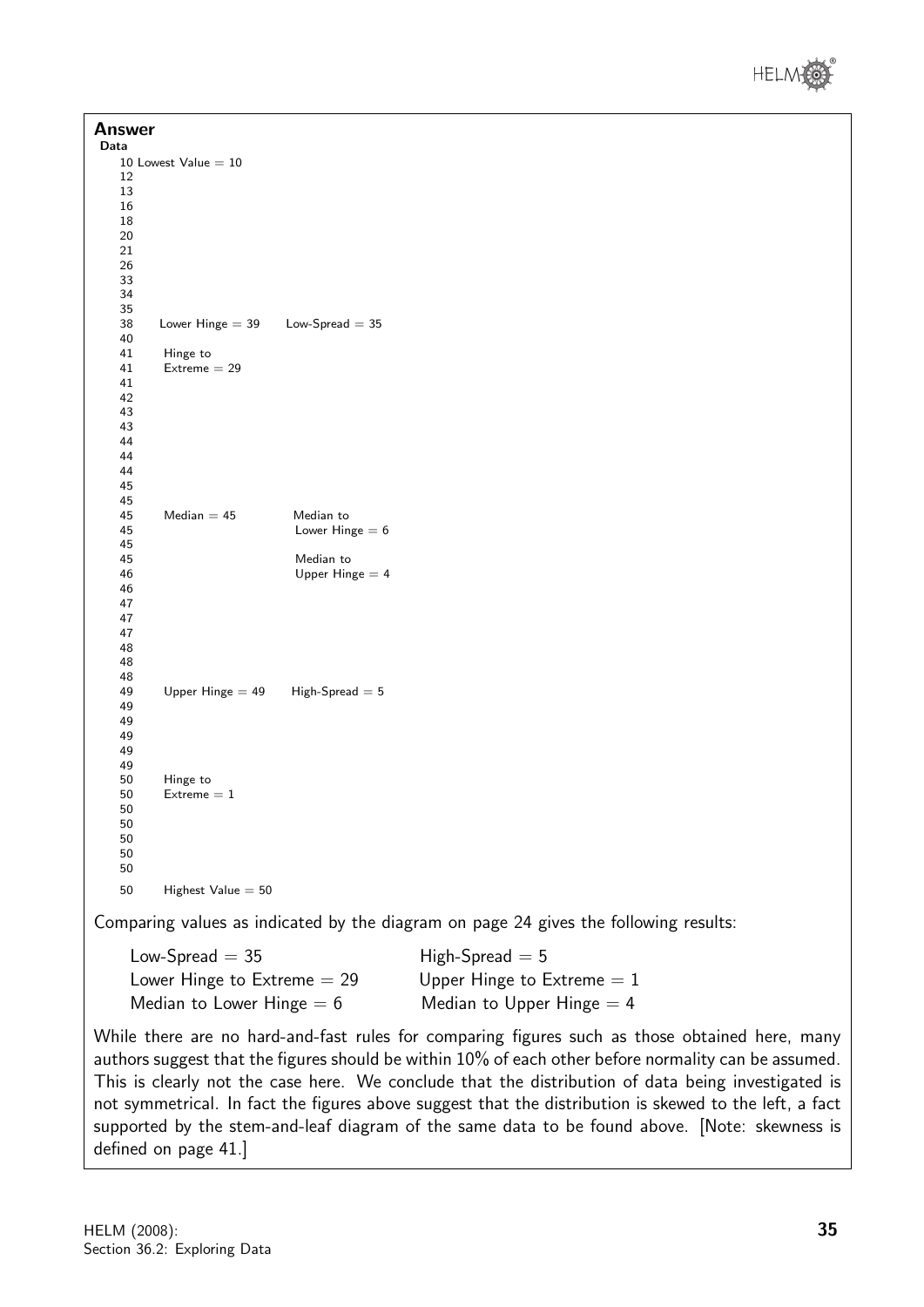

## **The box-and-whisker diagram**

In order to visually summarise a data set we can use a **box and whisker** plot as well as a stem-andleaf diagram. A box-and-whisker diagram of the original (unrounded) Inter-Party Competition data is shown below and the procedure necessary for drawing a plot is discussed.

You should note that there are several similar methods recommended by different authors for drawing box-and-whisker plots and so the methods recommended in statistical texts may vary a little from those given below.





The diagram is constructed as follows:

#### 1. The Box

- (a) The left-hand vertical is placed at the lower hinge (39);
- (b) The right-hand vertical is placed at the upper hinge (48.65);
- (c) The vertical in the box is placed at the median (45.05).

## 2. The Whiskers

Notice that the mid-spread of the data (the difference between the hinges) is 9.65.

- (a) Find the greatest value which is within one mid-spread (9.65) of the upper hinge (48.65). Here  $48.65 + 9.65 = 58.3$  so the greatest value is 50.4.
- (b) Find the least value which is within one mid-spread (9.65) of the lower hinge (39). Here  $39 - 9.65 = 29.35$  so the least value is 33.4.

Connect the greatest and least values to the box by means of dashed lines.

## 3. The Outlying Values

Mark as large dots any values which are **more** than 1.5 mid-spreads from the hinges. In this case 1.5 mid-spreads give a value of about 14.33 and so we mark dots which represent values which are higher than  $48.65 + 14.33 = 62.88$  and values which are lower than 39 - 14.33 = 24.67. In this example there are no values greater than 62.88, but there are 7 values which are less than 24.67. Notice that half of the data values lie in the box and that the tails show up well in the diagram. The diagram shows the left-skew (skewness refers to the tail) present in the data.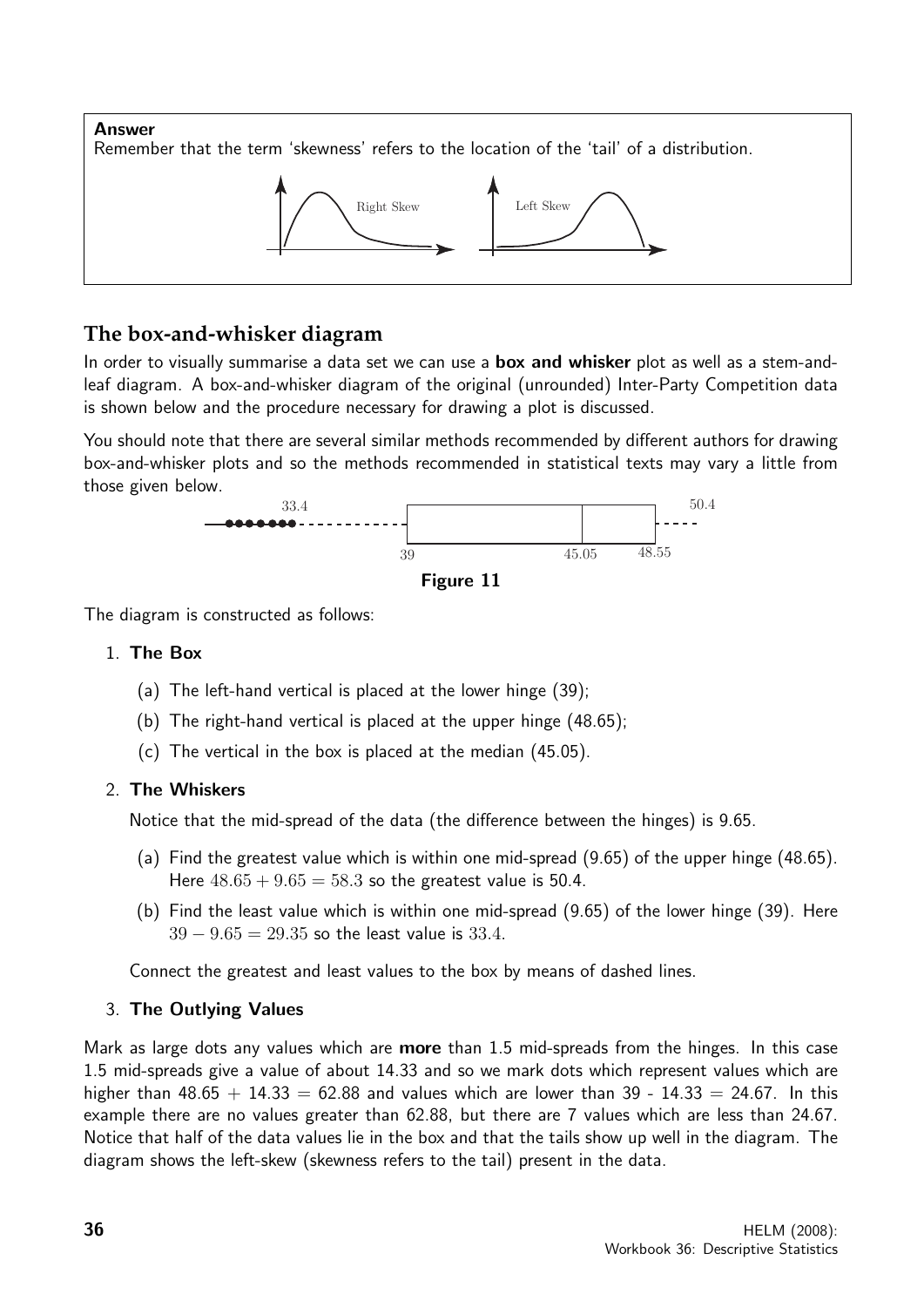

## **2. Outliers**

Outliers are values which are well outside the range covered by the vast bulk of a data set - a precise definition is impossible although some simple criteria do exist which may be used to detect outliers and accept or reject outliers. The seven values shown as large dots above illustrate the concept of outliers. Outliers can be extremely important since they may be (for example) erroneous data or they may point the way to further investigations of a data set.

For example, one statistic used to measure the state of the industrial development of a nation is the number of miles of railway track built per square mile of land. The box-and-whisker plot below summarises this variable for a total of 26 nations in the year 1972 according to one author.



The figure for Cuba literally means that the whole island is covered by tracks which are placed about 3m apart! Clearly, there is an error in the data. In fact the 1972 Statistical Abstract of Latin America gives the figure for Cuba as 71.75 miles of railway per square mile of land. Note that the figure is still an outlier but is much more believable.



Place the items in the data set below in rank order and use your rank ordering to find the five number summary of the data.

|  |  |  |  | 155.3 177.3 146.2 163.1 161.8 146.3 167.9 165.4 172.3 188.2 |  |
|--|--|--|--|-------------------------------------------------------------|--|
|  |  |  |  | 178.8 151.1 189.4 164.9 174.8 160.2 187.1 163.2 147.1 182.2 |  |
|  |  |  |  | 178.2 172.8 164.4 177.8 154.6 154.9 176.3 148.5 161.8 178.4 |  |

Construct a box-and-whisker diagram representing the data. Does the box-and-whisker diagram tell you that the data set that you are working with is symmetrical? Record the reasons for your comments.

## Your solution

Work the solution on a separate piece of paper. Record the main stages in the calculation and your conclusions here.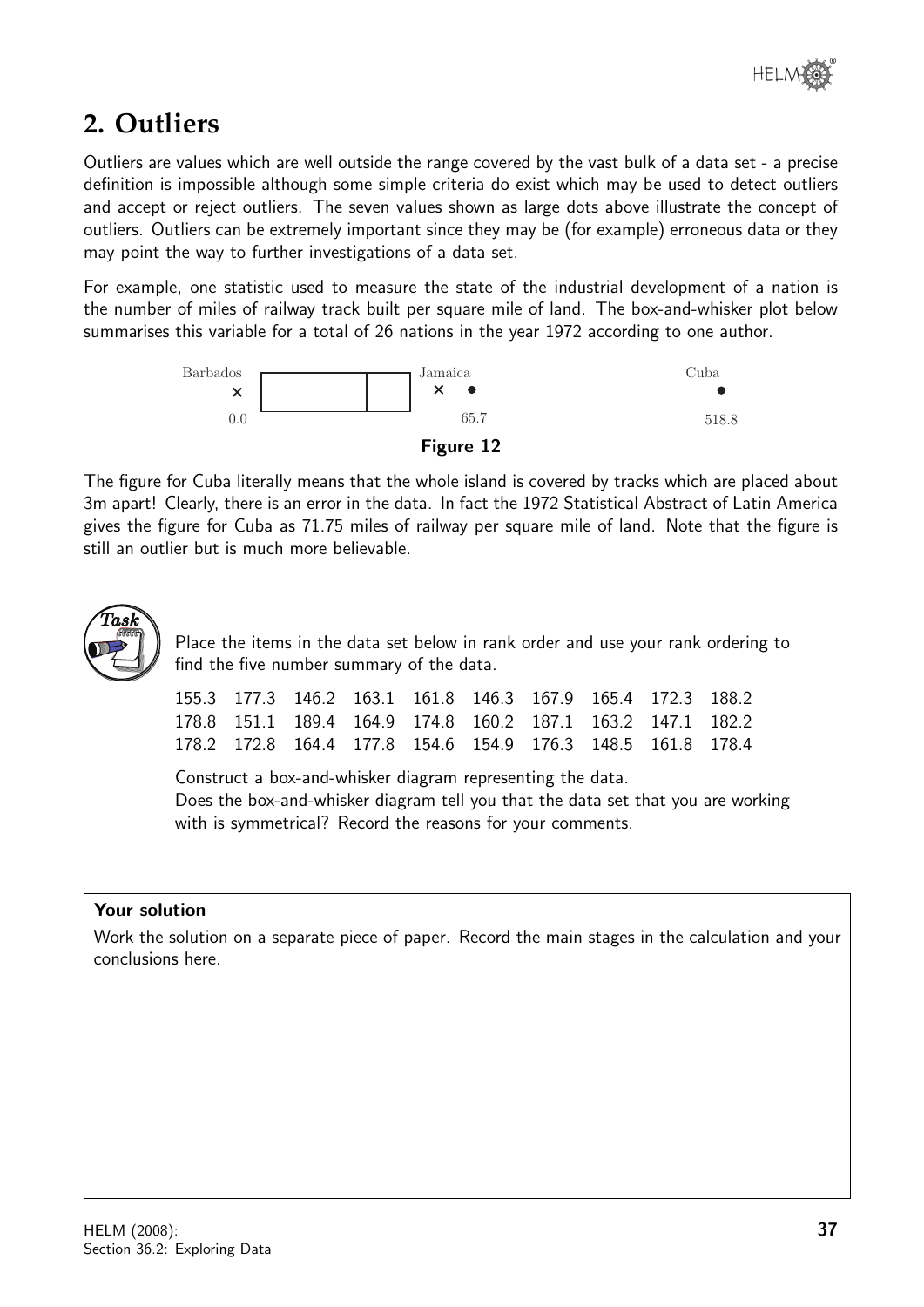

## **Criteria for rejecting outliers**

As you already know, outliers may be taken to be observations which lie well outside the range of most of a sample. They are important for several reasons:

- 1. they can have misleading effect on statistics such as the mean and standard deviation;
- 2. their occurrence may be due to incorrect observation, measurement or recording. In this case it is often possible to correct the data;
- 3. their presence can induce a false skewness in a data set;
- 4. they may actually be members of a population not under consideration. For example, a study of urban families may involve recording the number of children in a family, say between 0 and 4 for the sake of discussion. An outlier might be caused by a rural family with, say, 10 children, living in temporary urban accommodation. This family is part of a different population.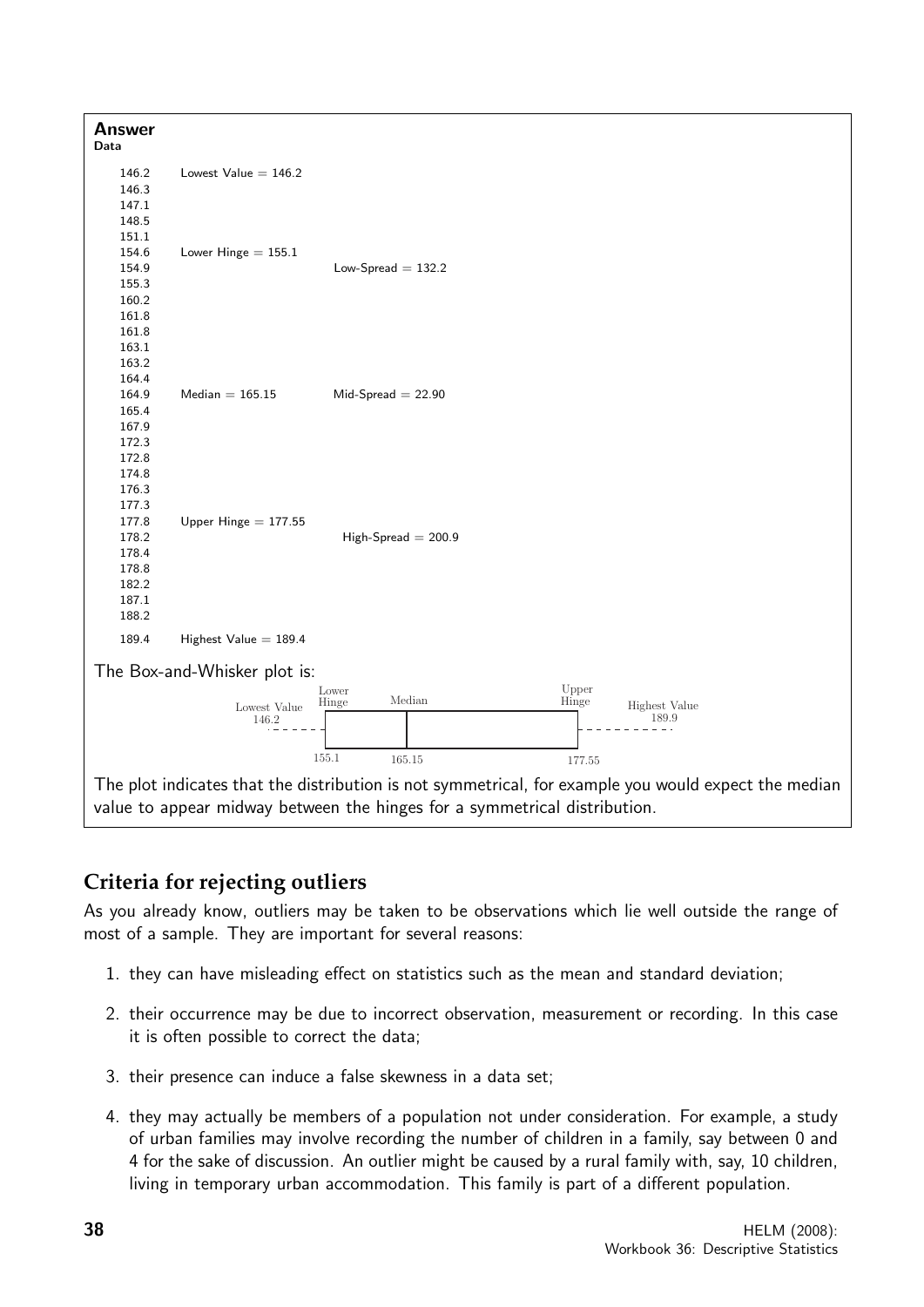Simple criteria exist which facilitate the detection of outliers. These criteria should be used with some caution and never automatically used simply to reject an outlier. You should always ask why such a value occurred in the first place and work to answer such a question sensibly before considering rejection. Two criteria for the detection of outliers are given below. Criterion 1 may be applied to data sets that are known to be normal in shape. Criterion 2 uses the five-number summary discussed above and may be applied to any data sets.

## Criterion 1

Knowing that some 99.7% of a normal population lies within 3 standard deviations of the mean, we could treat any value further than say 3.3 standard deviations from the mean as on outlier. This choice essentially implies that a value has less than 1 in a 1000 of chance of occurring naturally outside the range defined by 3.3 standard deviations from the mean. Using standardized scores with as the potential outlier we can state the criterion

Accept 
$$
x_0
$$
 if  $\left| \frac{x_0 - \bar{x}}{s_{n-1}} \right| \le 3.3$  Investigate  $x_0$  if  $\left| \frac{x_0 - \bar{x}}{s_{n-1}} \right| > 3.3$ 

Note that  $\bar{x}$  and  $s_{n-1}$  are sample estimates of the mean and standard deviation of the population.

## Criterion 2

Using a five-number summary of a data set one can easily set up a criterion which may be used to classify outliers as either 'moderate' or 'extreme'.

The following diagram illustrates the situation where IQR is the Inter-Quartile Range.



While all values classified as outliers should be investigated, this is particularly true of those classified as extreme outliers.



Manufacturing processes generally result in a certain amount of wasted material. For reasons of cost, companies need to keep such wastage to a minimum. The following data were gathered over a two week period by a manufacturing company whose production lines run seven days per week. The numbers given represent the percentage wastage of the amount of material used in the manufacturing process.

Daily Losses (%) 6 8 10 12 12 13 14 14 18 18 19 20 22 26

- (a) Find the mean and standard deviation of the percentage losses of material over the two week period.
- (b) Assuming that the losses are roughly normally distributed, apply an appropriate criterion to decide whether any of the losses are smaller or larger than might be expected by chance.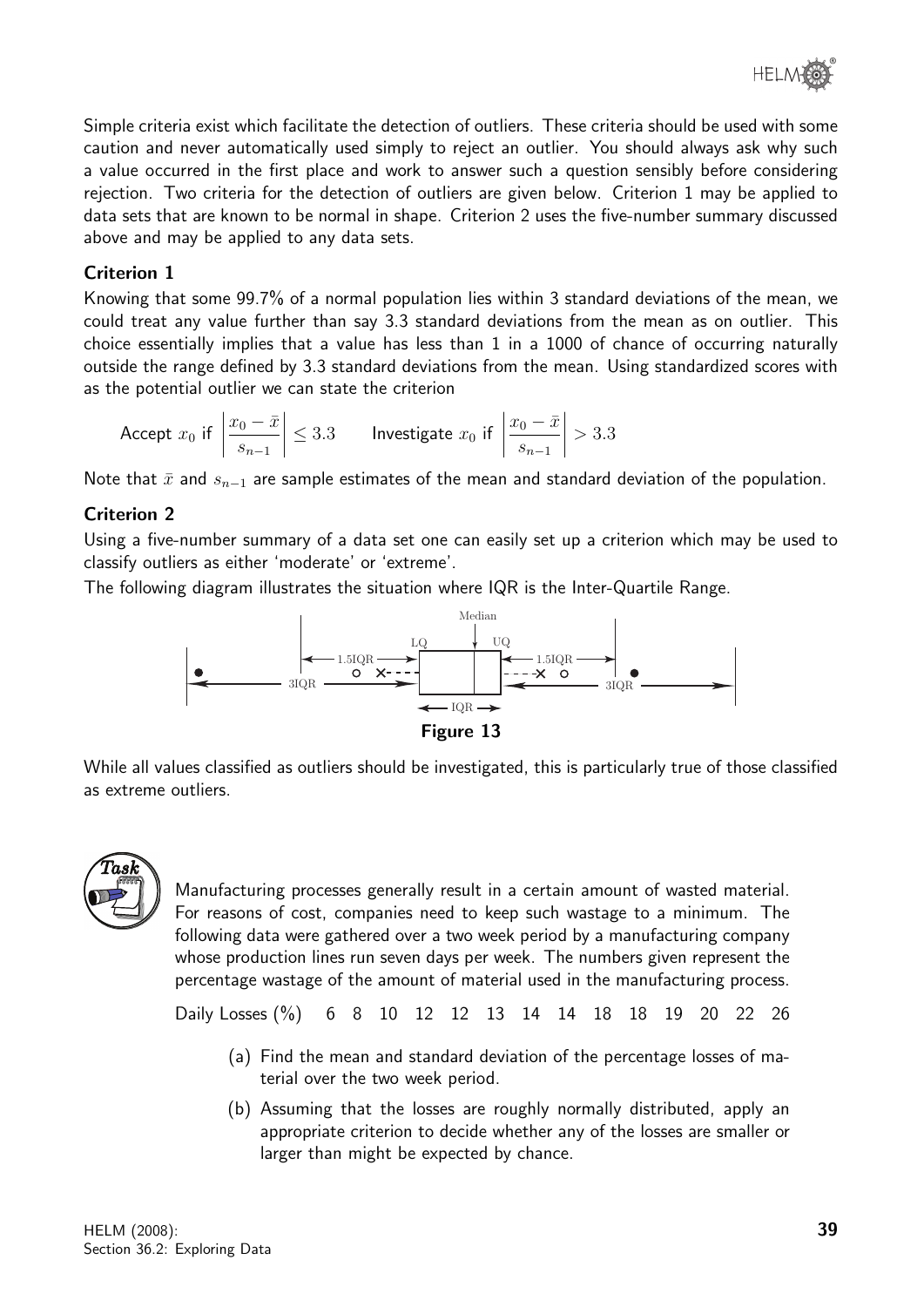Your solution

#### Answer

(a) We will treat any value further than 3.3 standard deviations from the mean as an outlier (criterion 1). Using standardized scores with  $x_0$  as the potential outlier we need to calculate the quantity  $x_0 - \bar{x}$  $s_{n-1}$  and then accept  $x_0$  as a member of the distribution if  $\overline{\phantom{a}}$ 

$$
\left|\frac{x_0 - \bar{x}}{s_{n-1}}\right| \le 3.3.
$$
 Otherwise we reject  $x_0$  as an outlier.

Calculation gives:

 $\overline{\phantom{a}}$ 

| $\boldsymbol{x}$  | $x-\bar{x}$ | $(x-\bar{x})^2$  | $\frac{x_0 - \bar{x}}{x_0 - \bar{x}}$<br>$s_{n-1}$ |
|-------------------|-------------|------------------|----------------------------------------------------|
| 6.00              | $-9.14$     | 83.59            | $1.63\,$                                           |
| 8.00              | $-7.14$     | 51.02            | 1.28                                               |
| 10.00             | $-5.14\,$   | 26.45            | 0.92                                               |
| 12.00             | $-3.14\,$   | 9.88             | 0.56                                               |
| 12.00             | $-3.14$     | 9.88             | $\rm 0.56$                                         |
| 13.00             | $-2.14$     | 4.59             | $0.38\,$                                           |
| 14.00             | $-1.14$     | 1.31             | $0.20\,$                                           |
| 14.00             | $-1.14$     | 1.31             | $0.20\,$                                           |
| 18.00             | 2.86        | 8.16             | 0.51                                               |
| 18.00             | 2.86        | 8.16             | $0.51\,$                                           |
| 19.00             | 3.86        | 14.88            | 0.69                                               |
| 20.00             | 4.86        | 23.59            | 0.87                                               |
| 22.00             | 6.86        | 47.02            | 1.22                                               |
| 26.00             | 10.86       | 117.88           | 1.94                                               |
| $\bar{x} = 15.14$ |             | $s_{n-1} = 5.60$ |                                                    |

(b) The calculation shows that all values of  $\begin{array}{c} \begin{array}{c} \begin{array}{c} \end{array} \\ \begin{array}{c} \end{array} \end{array} \end{array}$  $x_0 - \bar{x}$  $s_{n-1}$   $\leq 3.3$  and so we conclude that the daily losses are within the range indicated by chance variation.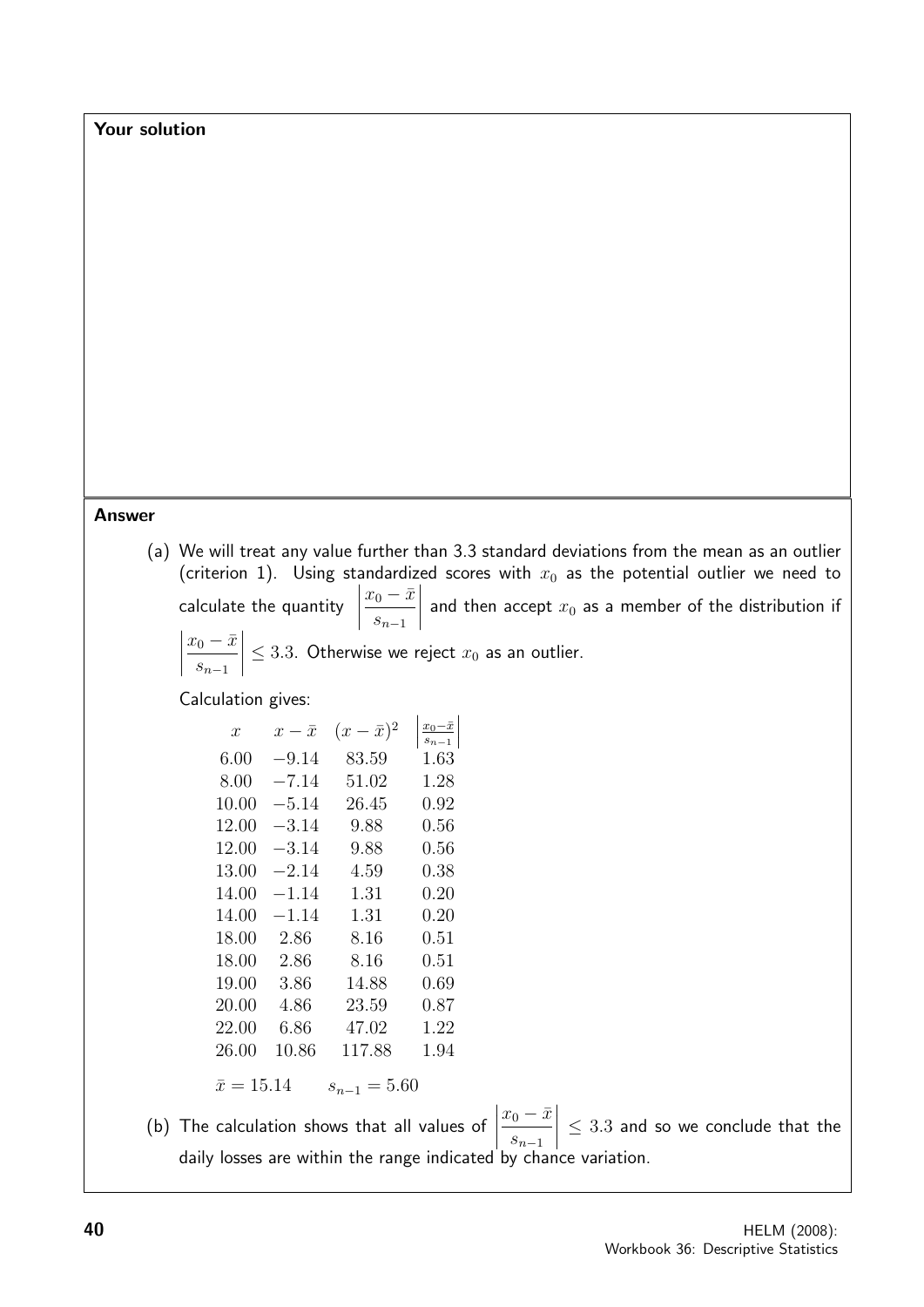

# **3. Skewness, gaps and multiple peaks**

When exploring a data set, four properties worth looking for are outliers, skewness, gaps and multiple peaks. Outliers have been dealt with in some detail above so the comments given below briefly address skewness, gaps and multiple peaks.

## **Skewness**

If a skewed distribution is represented purely by two numbers, say the mean and standard deviation, then the representation will be inadequate. Remember that the term 'skewness' refers to the location of the 'tail' of a distribution.



As an example, the data set below gives the current required to burn out a component under test.

| 9.5 11.9 20.0 33.4 40.1 50.0 12.7 21.0 33.6 40.6  |  |  |  |  |
|---------------------------------------------------|--|--|--|--|
| 50.0 15.5 26.4 35.4 41.1 50.0 17.7 37.9 41.3 50.0 |  |  |  |  |
| 41.9 50.4 43.0 43.3 43.6 43.7 43.8 44.7 44.9 45.0 |  |  |  |  |
| 45.1 45.2 45.3 46.1 46.5 46.6 47.1 48.0 48.2 45.3 |  |  |  |  |
| 48.5 48.4 48.6 48.7 48.8 48.9 49.4 49.5 49.6 49.8 |  |  |  |  |

The data were obtained by measuring the current in mA applied to an electronic component under conditions of destructive testing, gives the following values for the mean, standard deviation, median and mid-spread:

 $\bar{x} = 40.72$   $s_{n-1} = 11.49$  median = 45.05 and mid-spread = 9.55

The values of  $\bar{x}$  and  $s_{n-1}$  indicate that a lower average current with a greater spread will result in the destruction of the component than that indicated by the median and mid-spread. Clearly, further investigation is necessary to resolve this situation.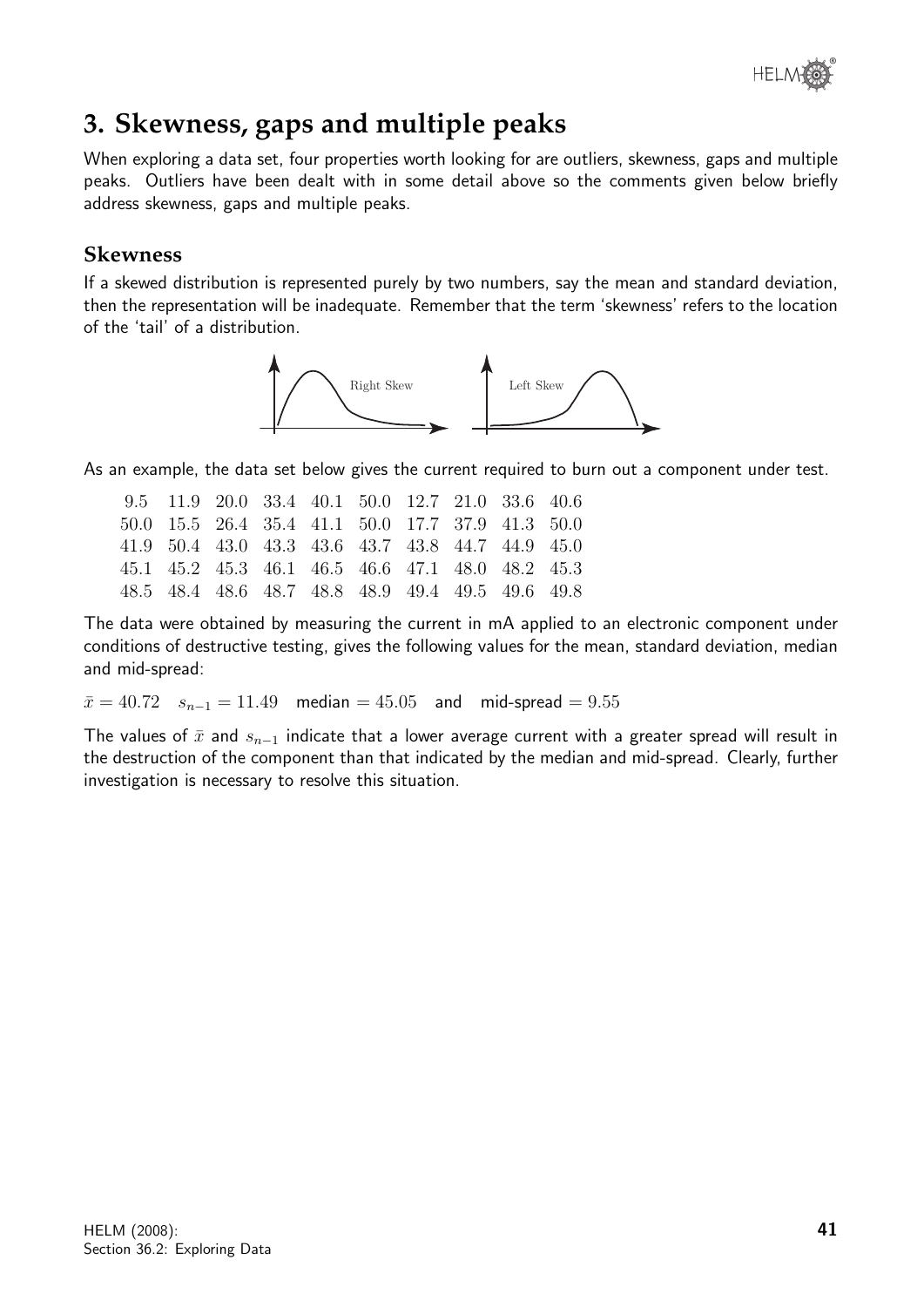## **Gaps and multiple peaks**

Distributions with gaps and multiple peaks can be very difficult to summarise easily. The stem-andleaf and box-and-whisker plots shown below summarise some 1972 data concerning adult literacy. The leaves are single digit and the range of achievement reached in the field of literacy ranges from 2% to 100%.

```
\theta10
0 1 2 5 6 8 8 8 8 8 9 9 9 9 9 9 9 9 9 9
9
9 9 9
    \overline{0}\overline{0}\theta\theta1
       \theta\theta5
6
7
8
\theta1
2
3
4
    0 0
    1 1 3 3 5 5 6 7 9
    0 0 0 2 3 5 5 5 5 5 5 8
    0 0 0 0 0 3 3 3 5 8
    0 0 0 0 0 0 0 3 3 5 5 5 8
    2 3 3 3 5 5 5 5 8 8 8 8 8 8 8 8
            1 1 2 5 5 5 5 7 8
         1 2 2 2 3 5 5 5 6 7
          0 1 2 4 4 5 5 6 6 7
    0 0 0 0 0 0
```
#### Figure 15

The virtual lack of data between 50 and 60 indicates a gap and suggests that we are in fact dealing with two separate distributions which have the following properties:

- 1.  $2\%$  50% literacy having right skew
- 2. 60% 100% literacy having left skew.

Notice that the term skewness refers to the tail of a distribution. The usual summary statistics that you might be tempted to calculate are:

 $\bar{x} = 54$  and  $s_{n-1} = 34$  or median = 60 and mid-spread = 65

In this case, neither set of statistics is of much use since neither set indicates the gap or the skewness. Without visual representation, a single peaked distribution tends to be assumed, this is, of course, opposite to the truth in this case.

The stem-and-leaf plot is more informative than the box-and-whisker plot since it shows the gap. In practice we would work with the two constituent distributions and attempt to relate the results in a practical way.

## **Final comments on data representations**

- 1. You should not rely on summary statistics such as the mean and standard deviation or median and mid-spread alone to represent a data set. Remember that if a distribution has outliers, gaps, skewness or multiple peaks, then shape is probably more important than location and spread.
- 2. The shape of a distribution is better shown visually than numerically. Remember that a stemand-leaf diagram retains the data and arranges the data in rank order and that a box-andwhisker plot emphasises the detail contained in the tails of a distribution.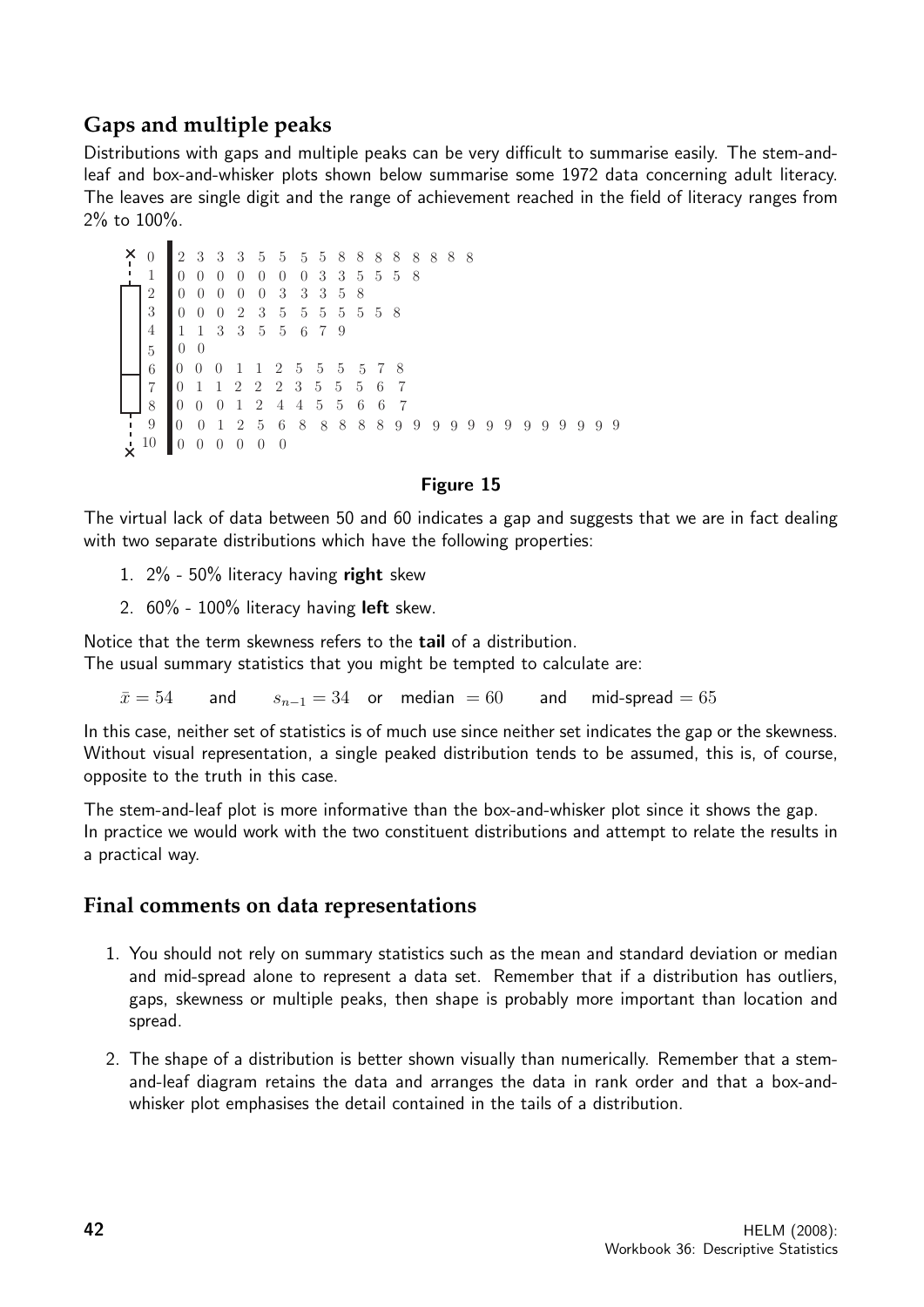#### Exercises

1. The following data give the lifetimes in hours of 50 electric lamps.

| 1337 1437 1214 1300 1124 1065 1470 1488 1103 978 |  |  |  |  |
|--------------------------------------------------|--|--|--|--|
| 1177 1289 1045 947 969 1339 1594 812 1277 1032   |  |  |  |  |
| 1167 974 1131 974 1727 1378 1385 1330 1672 1604  |  |  |  |  |
| 1493 1521 1235 1682 1136 1229 803 1166 1494 1733 |  |  |  |  |
| 978 1110 1055 1438 1436 1424 766 1283 829 1652   |  |  |  |  |

- (a) Represent the data using a stem-and-leaf diagram with two-digit leaves.
- (b) Calculate the mean lifetime from these data.
- (c) Does the mean lifetime give a good indication of the expected lifetime of a lamp?
- 2. During the winter of 1893/94 Lord Rayleigh conducted an investigation into the density of nitrogen gas taken from various sources. He had previously found discrepancies between the density of nitrogen obtained by chemical decomposition and nitrogen obtained by removing oxygen from air. Lord Rayleigh's investigations led to the discovery of argon. The raw data obtained during his investigations are given below.

| <b>Date</b> | <b>Source</b> | Weight  | <b>Date</b> | <b>Source</b> | Weight  |
|-------------|---------------|---------|-------------|---------------|---------|
| 29/11/93    | <b>NO</b>     | 2.30143 | 26/12/93    | $N_2O$        | 2.29889 |
| 05/12/93    | NO.           | 2.29816 | 28/12/93    | $N_2O$        | 2.29940 |
| 06/12/93    | <b>NO</b>     | 2.30182 | 09/01/94    | $NH_4NO_2$    | 2.29849 |
| 08/12/93    | NO.           | 2.29890 | 13/01/94    | $NH_4NO_2$    | 2.29889 |
| 12/12/93    | Air           | 2.31017 | 29/01/94    | Air           | 2.31024 |
| 14/12/93    | Air           | 2.30986 | 30/01/94    | Air           | 2.31030 |
| 19/12/93    | Air           | 2.31010 | 01/02/94    | Air           | 2.31028 |
| 22/12/93    | Air           | 2.31001 |             |               |         |

- (a) Organise the data into a frequency table using the classes 2.29-2.30, 2.30-2.31, 2.31-2.32. Draw the histogram representing the data and comment on any unusual features that you may see.
- (b) Classify the data according to the two sources 'Air' and 'Other' . Order each data set and hence find the median, the hinges and the mid-spreads for each data set. Plot box-and-whisker diagrams for the data on a diagram similar to the one shown below.

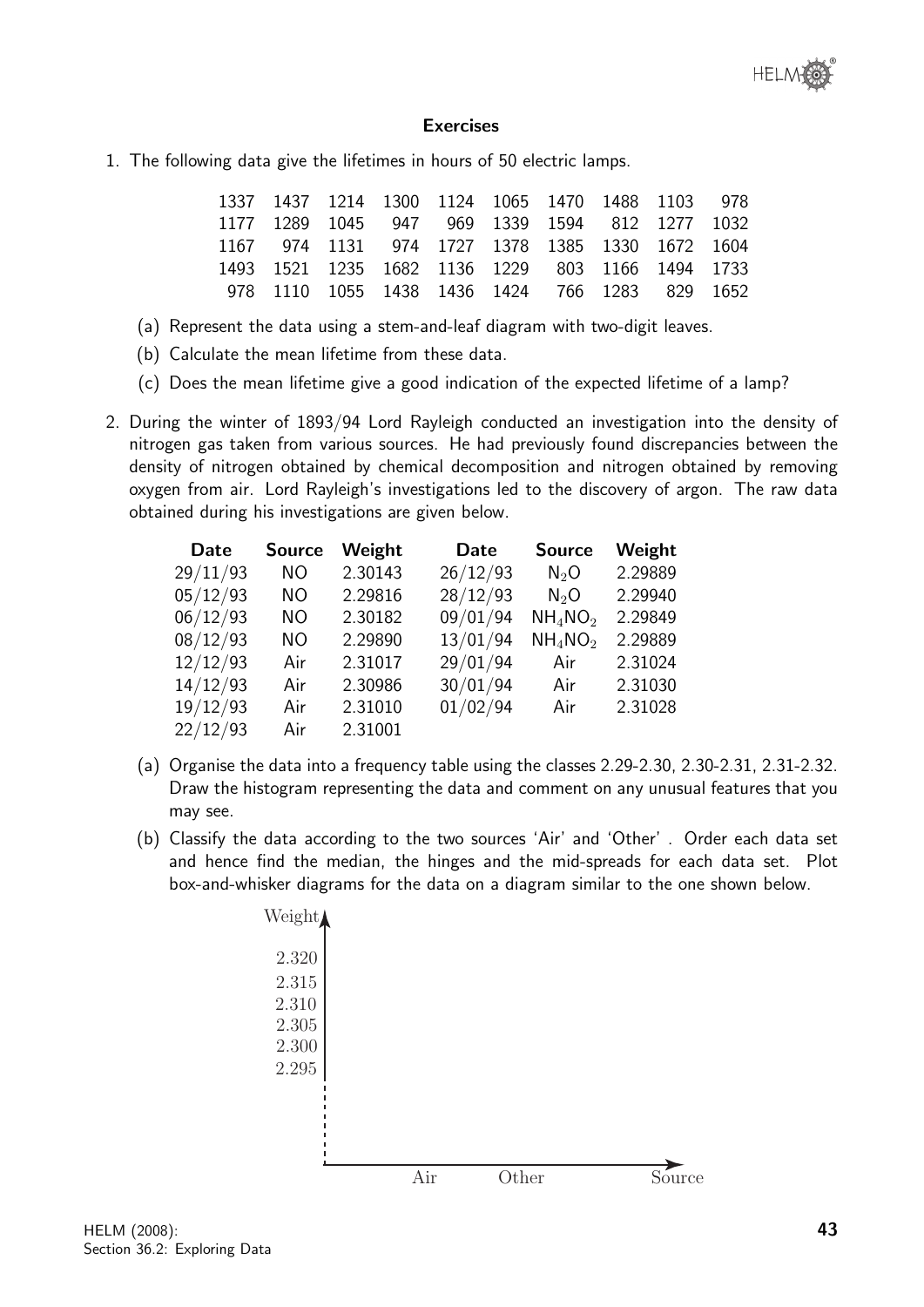Comment on any unusual features that you see. What do the box-and-whisker plots tell you about the nitrogen obtained from the two sources?

- 3. Answer the following questions:
	- (a) Is the variance measured in the same units as the mean?
	- (b) Is the mean measured in the same units as the median?
	- (c) Is the standard deviation measured in the same units as the mode?
	- (d) Is the mode measured in the same units as the mid-spread?
	- (e) Is the high-spread measured in the same units as the low-spread?
	- (f) Is the mid-spread measured in the same units as the hinges?

#### Answers

1. (a) Stem and leaf diagram (2 digit leaves – tens and units).

 $7 | 66$  $8 \mid 03,12,29$  $9 \mid 47,69,74,74,78,78$ 10 32,45,55,65 11 03,10,24,31,36,66,67,77 12 14,29,35,77,83,89 13 00,30,37,39,78,85 14 24,36,37,38,70,88,93,94  $15 \mid 21.94$ 16 04,52,72,82  $17 \mid 27,33$ 

(b) The sum of the lifetimes is  $\sum x = 62802$ . So the mean is

$$
\frac{62802}{50} = 1256.04.
$$

(c) Yes. The mean lifetime gives a reasonable indication of what can be expected since the distribution is fairly symmetrical. However it does not, of course, give any indication of the spread.